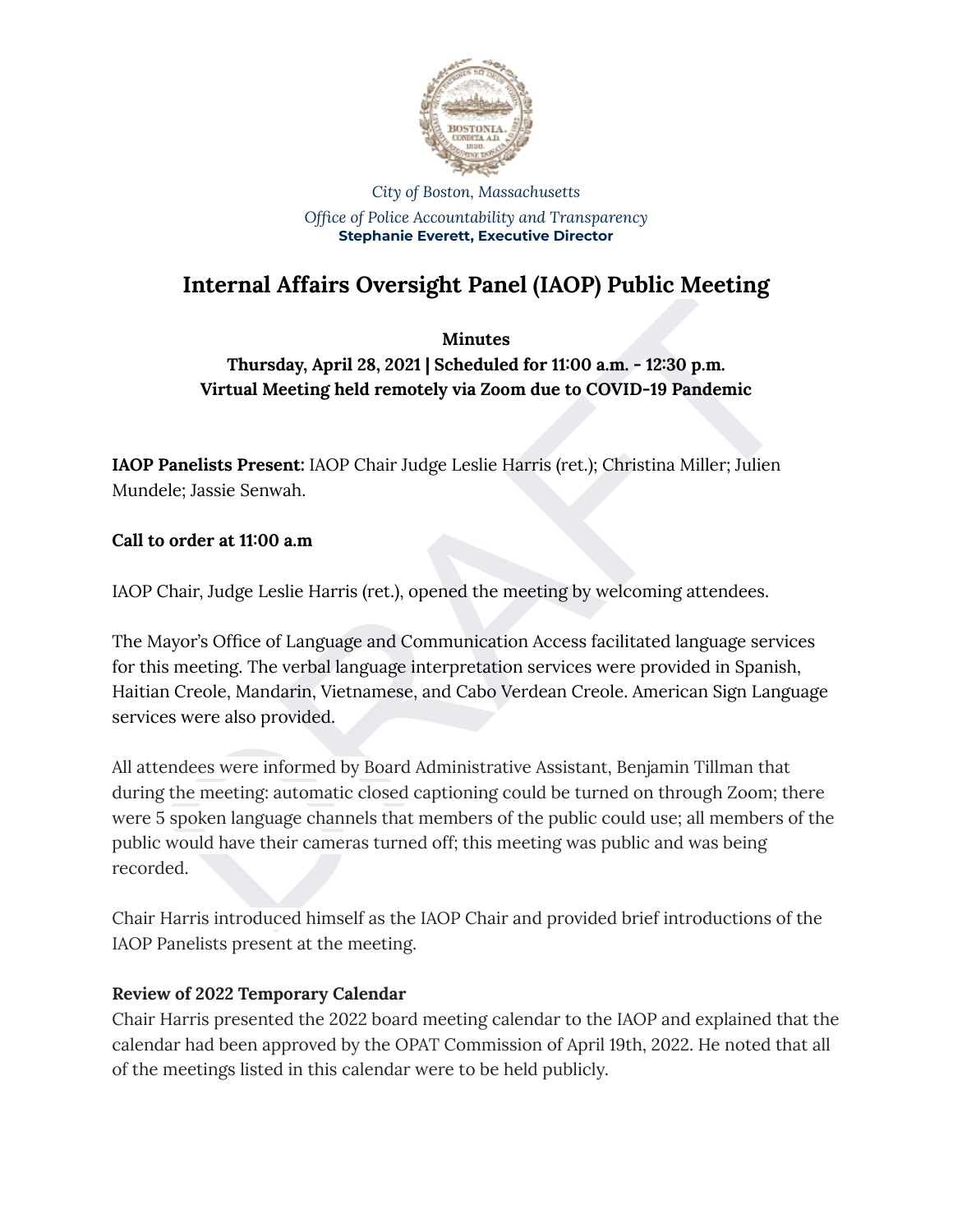

#### *City of Boston, Massachusetts Office of Police Accountability and Transparency* **Stephanie Everett, Executive Director**

IAOP Panelist Jassie Senwah noted that she may be absent for the October 2022 meeting. There were no other comments or questions from the IAOP.

# **OPAT Executive Director's Report**

Chair Harris introduced OPAT Executive Director, Stephanie Everett, to provide a report on OPAT's work to date.

Director Everett reported that the FY23 budget was publicly released several weeks ago and detailed OPAT's proposed budget for FY23: \$1,465,684.00. This was an increase of \$165,000 from FY22.

Director Everett explained that the \$165,000 increase was due to three key investments proposed for FY23: the creation of a community mediator position, a year-long internship program for 1 high school and 1 college student, and; the creation of a consultant position to examine BIPOC hiring and retention practices within the Boston Police Department.

were no other comments or questions from the IAOP.<br> **Executive Director's Report**<br>
Harris introduced OPAT Executive Director, Stephanie Everett, to provide a report on<br>
swork to date.<br>
or Everett reported that the FY23 bud Director Everett offered additional details on the key investments. A year long internship program for high school and college students. The internship would include a creation of a Youth Advisory Council, that Director Everett wants the participants of the Summer Youth participants to develop starting this Summer. Director Everett noted that OPAT Staff participated in city-wide job fairs during the week of April 25, 2022, and that OPAT Staff had received interest from 60-70 youth looking to get involved with the office and reform projects. Director Everett also stated that OPAT would be looking to hire a Consultant to look at BIPOC hiring, promotion and retention of officers data and develop policies and procedures to make lasting changes.

Director Everett reported that she had met with nearly all Boston City Councilors in the month of April, with the exception of two (2); one was scheduled for that week and the other for the following week. These meetings were intended to provide the City Council with updates on OPAT's work so far per the City ordinance establishing OPAT. Director Everett stated that OPAT intends to partner with the City Council in OPAT's outreach efforts and that this partnership would continue going forward.